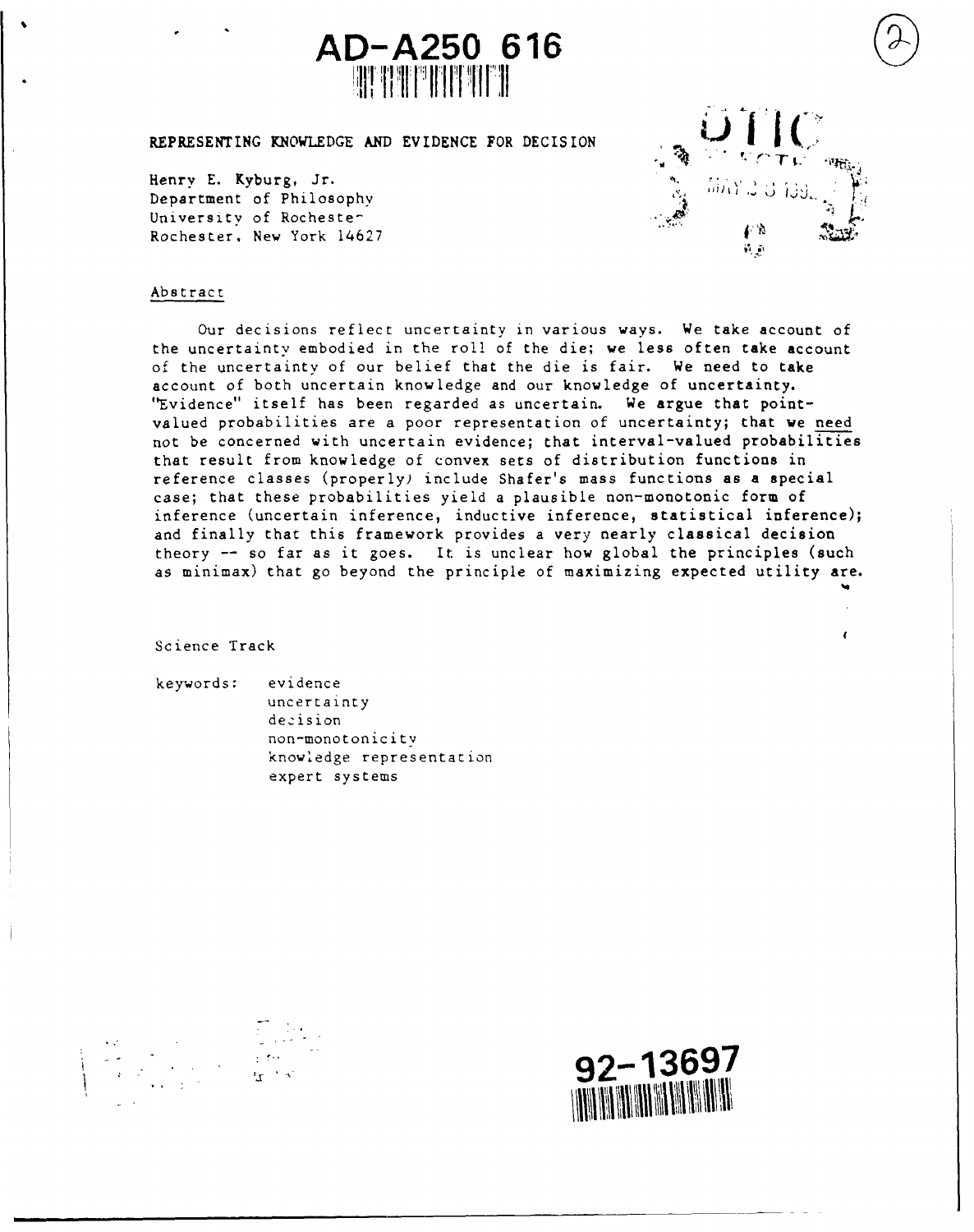|                                                                                                                                  | REPORT DOCUMENTATION PAGE                                                                                                                                                                                                                                                                                           |                                                                   | Form Accroved<br>OPM No. 0704-0188                                                                                                                                                                                                                                                                                                                                                                                                                                                                                                                                                                                                                                                                                                              |  |
|----------------------------------------------------------------------------------------------------------------------------------|---------------------------------------------------------------------------------------------------------------------------------------------------------------------------------------------------------------------------------------------------------------------------------------------------------------------|-------------------------------------------------------------------|-------------------------------------------------------------------------------------------------------------------------------------------------------------------------------------------------------------------------------------------------------------------------------------------------------------------------------------------------------------------------------------------------------------------------------------------------------------------------------------------------------------------------------------------------------------------------------------------------------------------------------------------------------------------------------------------------------------------------------------------------|--|
|                                                                                                                                  |                                                                                                                                                                                                                                                                                                                     |                                                                   | Note reporting burden for this collection of information is estimated to revarge 1 hour per response, including the time for reviewing instructions, searching existing data nources gerharing and neutral and information, in                                                                                                                                                                                                                                                                                                                                                                                                                                                                                                                  |  |
| 1. AGENCY USE ONLY (Leave Blank)                                                                                                 | 2. REPORT DATE                                                                                                                                                                                                                                                                                                      |                                                                   | 3. REPORT TYPE AND DATES COVERED.                                                                                                                                                                                                                                                                                                                                                                                                                                                                                                                                                                                                                                                                                                               |  |
|                                                                                                                                  | 1986                                                                                                                                                                                                                                                                                                                | Unknown                                                           |                                                                                                                                                                                                                                                                                                                                                                                                                                                                                                                                                                                                                                                                                                                                                 |  |
| 4. TITLE AND SUBTITLE                                                                                                            |                                                                                                                                                                                                                                                                                                                     |                                                                   | 5. FUNDING NUMBERS                                                                                                                                                                                                                                                                                                                                                                                                                                                                                                                                                                                                                                                                                                                              |  |
| Representing Knowledge and Evidence for Decision                                                                                 |                                                                                                                                                                                                                                                                                                                     |                                                                   | DAAB10-86-C-0567                                                                                                                                                                                                                                                                                                                                                                                                                                                                                                                                                                                                                                                                                                                                |  |
| 6. AUTHOR(S)                                                                                                                     |                                                                                                                                                                                                                                                                                                                     |                                                                   |                                                                                                                                                                                                                                                                                                                                                                                                                                                                                                                                                                                                                                                                                                                                                 |  |
| Henry E. Kyburg                                                                                                                  |                                                                                                                                                                                                                                                                                                                     |                                                                   |                                                                                                                                                                                                                                                                                                                                                                                                                                                                                                                                                                                                                                                                                                                                                 |  |
| 7. PERFORMING ORGANIZATION NAME(S) AND ADCRESS(ES)<br>University of Rochester<br>Department of Philosophy<br>Rochester, NY 14627 |                                                                                                                                                                                                                                                                                                                     |                                                                   | 8. PERFORMING ORGANIZATION.<br>REPORT NUMBER                                                                                                                                                                                                                                                                                                                                                                                                                                                                                                                                                                                                                                                                                                    |  |
| 9. SPONSORING MONITORING AGENCY NAME(S) AND ADDRESS(ES).                                                                         |                                                                                                                                                                                                                                                                                                                     |                                                                   | 10. SPONSORING. MONITORING AGENCY                                                                                                                                                                                                                                                                                                                                                                                                                                                                                                                                                                                                                                                                                                               |  |
| U.S. Army CECOM Signals Warfare Directorate                                                                                      |                                                                                                                                                                                                                                                                                                                     |                                                                   | REPORT NUMBER                                                                                                                                                                                                                                                                                                                                                                                                                                                                                                                                                                                                                                                                                                                                   |  |
| Vint Hill Farms Station<br>Warrenton, VA 22186-5100                                                                              |                                                                                                                                                                                                                                                                                                                     |                                                                   | $92 - TRF - 0026$                                                                                                                                                                                                                                                                                                                                                                                                                                                                                                                                                                                                                                                                                                                               |  |
| <b>1. SUPPLEMENTARY NOTES</b>                                                                                                    |                                                                                                                                                                                                                                                                                                                     |                                                                   |                                                                                                                                                                                                                                                                                                                                                                                                                                                                                                                                                                                                                                                                                                                                                 |  |
|                                                                                                                                  |                                                                                                                                                                                                                                                                                                                     |                                                                   |                                                                                                                                                                                                                                                                                                                                                                                                                                                                                                                                                                                                                                                                                                                                                 |  |
| 12a. DISTRIBUTION/AVAILABILITY STATEMENT                                                                                         |                                                                                                                                                                                                                                                                                                                     |                                                                   | 12b. DISTRIBUTION CODE                                                                                                                                                                                                                                                                                                                                                                                                                                                                                                                                                                                                                                                                                                                          |  |
| unlimited.                                                                                                                       | Statement A; Approved for public release; distribution                                                                                                                                                                                                                                                              |                                                                   |                                                                                                                                                                                                                                                                                                                                                                                                                                                                                                                                                                                                                                                                                                                                                 |  |
|                                                                                                                                  |                                                                                                                                                                                                                                                                                                                     |                                                                   |                                                                                                                                                                                                                                                                                                                                                                                                                                                                                                                                                                                                                                                                                                                                                 |  |
| 13. ABSTRACT (Maximum 200 words)<br>maximizing expected utility are.                                                             | Our decisions reflect uncertainty in various ways. We take<br>uncertain knowledge and our knowledge of uncertainty. "Evidence" itself has been<br>ence, inductive inference, statistical inference); and finally that this framework<br>how global the principles (such as minimax) that go beyond the principle of |                                                                   | account of the uncertainty embodied in the roll of the die; we less often take account<br>of the uncertainty of our belief that the die is fair. We need to take account of both<br>regarded as uncertain. We argue that pointvalued probabilities are a poor representation<br>of uncertainty; that we need not be concerned with uncertain evidence; that interval-<br>valued probabilities that result from knowledge of convex sets of distribution fucntions<br>in reference classes (properly) include Shafer's mass functions as a special case; that<br>these probabilities yield a plausible non-monotonic form of inference (uncertain infer-<br>provides a very nearly classical decision theory -- so far as it goes. It is unclear |  |
| <b>1. SUBJECT TERMS</b>                                                                                                          |                                                                                                                                                                                                                                                                                                                     |                                                                   | 15. NUMBER OF PAGES                                                                                                                                                                                                                                                                                                                                                                                                                                                                                                                                                                                                                                                                                                                             |  |
|                                                                                                                                  | Artficial Intelligence, Data Fusion, evidence, uncertainty, decision<br>non-monotonicity, knowledge representation, expert systems                                                                                                                                                                                  |                                                                   |                                                                                                                                                                                                                                                                                                                                                                                                                                                                                                                                                                                                                                                                                                                                                 |  |
|                                                                                                                                  |                                                                                                                                                                                                                                                                                                                     |                                                                   | <b>16. PRICE CODE</b>                                                                                                                                                                                                                                                                                                                                                                                                                                                                                                                                                                                                                                                                                                                           |  |
| 17 SECURITY CLASSIFICATION<br><b>UNE PEPOLY FIED</b>                                                                             | 18. SECURITY CLASSIFICATION<br>OF THIS PAGE<br>UNCLASSIFIED                                                                                                                                                                                                                                                         | <b>19. SECURITY CLASSIFICATION</b><br>OF ABSTRACT<br>UNCLASSIFIED | 20. LIMITATION OF ABSTRACT<br>UL.                                                                                                                                                                                                                                                                                                                                                                                                                                                                                                                                                                                                                                                                                                               |  |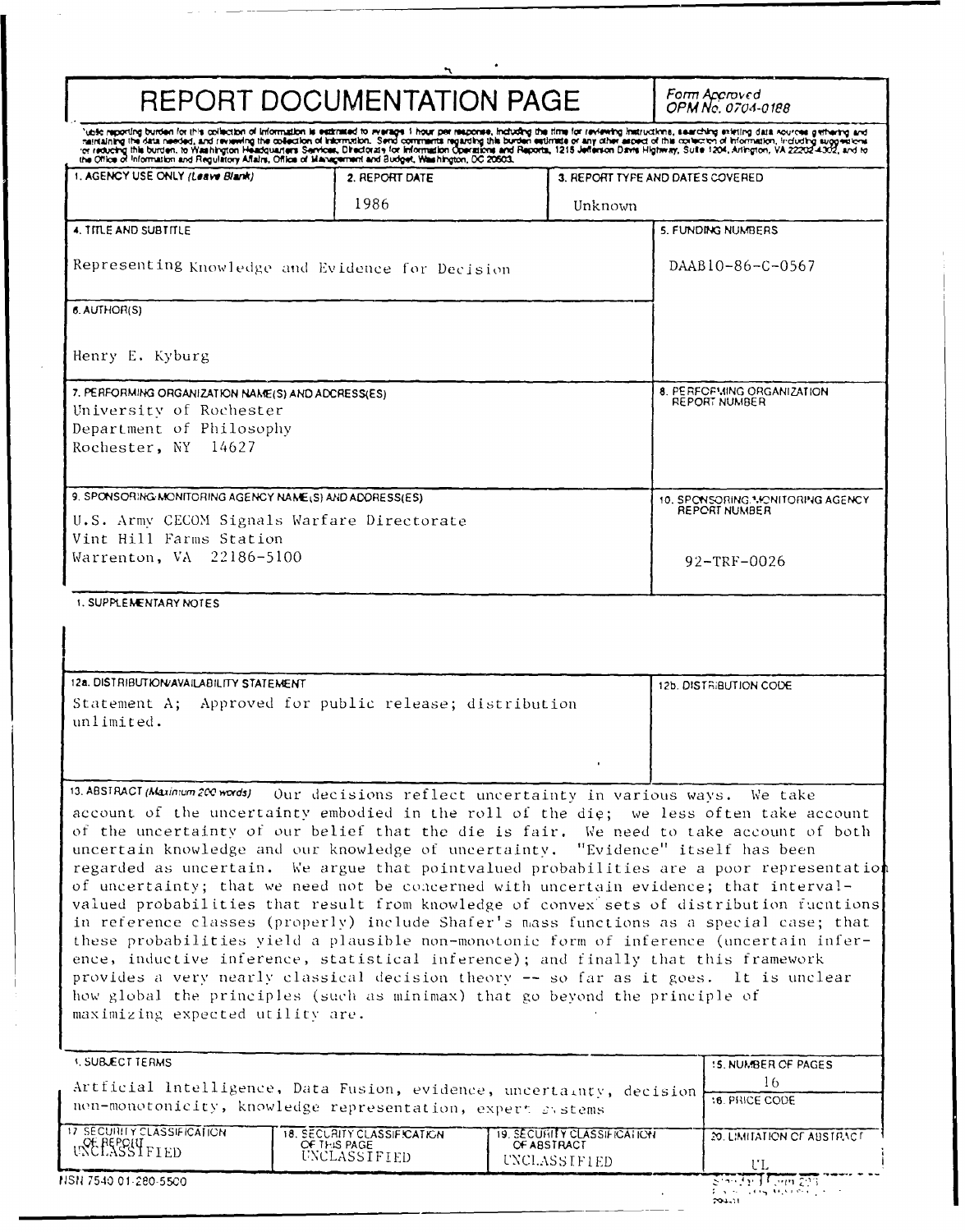# GENERAL INSTRUCTIONS FOR COMPLETING SE 298

The Report Decun, itation Page (RDP) is used in announcing and cataloging reports. It is important that this informiation be consistent with the rest of the report, particularly the cover **and** title pace. lrnstructiorns for filling in each block of the form follow. It is important to **stay within the lines to mect** optical scanning requirements.

including day, month, and year, if available (e.g. limitations or special marking<br>1 Jan 88). Must cite at least the year. (e.g. NOFORN, REL, ITAR).

Block 3. Iype of Report and Dates Covered, State whether report is interim, final, etc. If

Block 4. Title-and Subtitle. A title is taken from **DOE** - See authorities.<br>the notablishment that are idea many **NASA** - See Handbook NHB 2200.2. the part of the report that provides the most  $NBS - SE$  Leave blank. meaningful and complete information. When a report is prepared in more than one volume, repeat the primary title, add volume number, and inc!ude subtitle for the specific volume. On Block **12b.** Distribution Qode\_. class-fied documents enter the title classification in parentheses. **DOD** - DOD - Leave blank.

Block 5. Eurolog Numbers, to include contract from the Standard Distribution for and grant numbers; they include program Unclassified Scientific and Technical  $\begin{array}{ccc} \text{element number(s), project number(s), task} & \text{Unclass} \\ \text{numbers(t), and under time number(s), the table \\ \end{array}$ number(s), and work unit number(s). Use the **NASA -** NASA - Leave blank.<br>**NASA -** NASA - Leave blank.

- 
- 
- 

Block 6. Authors, Name(s) of person(s)<br>responsible for writing the report, performing the research, or credited with the content of the  $\int$  identifying major subjects in the report. report. **If** editoi cr compiler, this should follow

Block 7. **Petforming Organization Name(s) and** number of pages.

Block 8. Performing Organization Beport (NTIS only). Mumibef. Enter the unique alphanumeric report number(s) assigned by the organization **Blocks 17. - 19.** Security Classifications, performing the report.

 $Name(s)$  and Address(es). Self-explanatory.

Report Number. **(If** known)

Block 11. Supplementary Notes. Enter<br>
information not included elsewhere such as:<br>
Prepared in cooperation with...; Trans. of...; To<br>
be published in.... When a report is revised,<br>
include a statement whether the new repor

Block 1. Agency Use Only (Leave blank). **Block 12a.** Distribution Availability Statement Block 2. Beport Date. Full publication date Denotes public availability or limitations. Cite<br>Block 2. Beport Date. Full publication date any availability to the public. Enter additional limitations or special markings in all capitals

- State witeliter report is interim, mint, etc. if<br>applicable, enter inclusive report dates (e.g. 10 | DOD See DoDD 5230.24, "Distribution<br>Jun 87 30 Jun 88). [Cocuments."
	-
	-
	-

- 
- **Block 5. Eunding Numbers.** To include contract **DOE** DOE Enter DOE distribution categories
	-
	-

C - Contract PR - Project<br>
G - Grant TA - Task **Block 13**. Abstract, linclude a brief (Maximum<br>
PE - Program WU- Work Unit 200 words) factual summary of the most<br>
Element Accession No. Significant information contained in

Block 14. Subject Terms, Keywords or phrases

Block 15. Number of Pages, Enter the total

Address (es), Self-explanatcry. **Block 16. Price Code, Enter appropriate price** 

Block 9. Sponsoring/Monitoring Agency<br>Name(s) and Address(es), Self-explanatory Regulations (i.e., UNCLASSIFIED). If form contains classified information, stamp **Block 10.** Spensering/Monitoring Agency endinglely classification on the top and bottom of the page.

**Block 20. Limitation of Abstract This block** supersedes or supplements the older report.  $\vert$  blank, the abstract is assumed to be unlimited.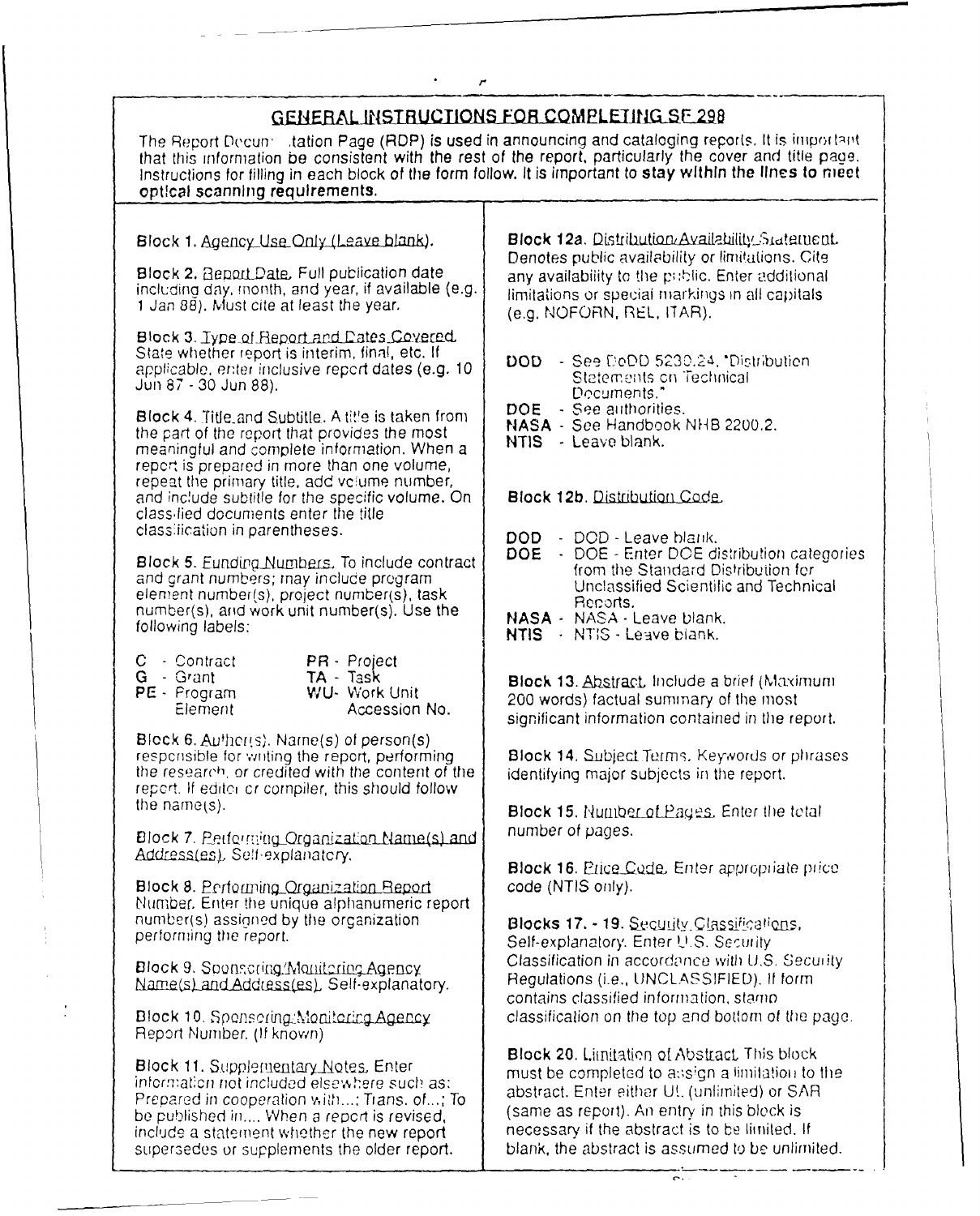### REPRESENTING KNOWLEDGE AND EVIDENCE FOR DECISION\*

 $\mathbf{1}$ 

One purpose -- quite a few thinkers would say the main purpose -- of seeking knowledge about the world is to enhance our ability to make sound decisions. An item of knowledge that can make no conceivable difference with regard to anything we might do would strike many as frivolous. Whether or not we want to be philosophical pragmatists in this strong sense with regard to everything we might want to enquire about, it seems a perfectly appropriate attitude to adopt toward artificial knowledge systems.

If it is granted that we are ultimately concerned with decisions, then some constraints are imposed on our measures of uncertainty at the level of decision making. If our measure of uncertainty is real valued, then it isn't hard to show that it must satisfy the classical probability axioms. For example, if an act has a real-valued utility U(E) if event E obtains, and the same real-valued utility if the denial of E obtains  $(U(E) = U(-E))$ then the expected utility of that act must be U(E), and that must be the same as  $p^{\star}U(E)$  +  $q^{\star}U(-E)$ , where p and q represent the uncertainty of E and  $-E$  respectively. But then we must have  $p + q = 1$ .<sup>1</sup>

There are reasons for rejecting real-valued -- i.e., strictly probabilistic -- measures of uncertainty, though not all the reasons that have been adduced for doing so are cogent. One is that these probabilities seem to embody more knowledge than they should: for example, if your beliefs are probabilistic, and you assign a probability of **.1** to a drawn ball's being purple (on no evidence), and a probability of .2 to a second ball's being purple on the evidence that the first one is, and regard pairs of balls as "exchangeable"<sup>2</sup>, then you should be 99% sure a priori that in the infinitely long run, no more than 11% of the balls will be purple. You know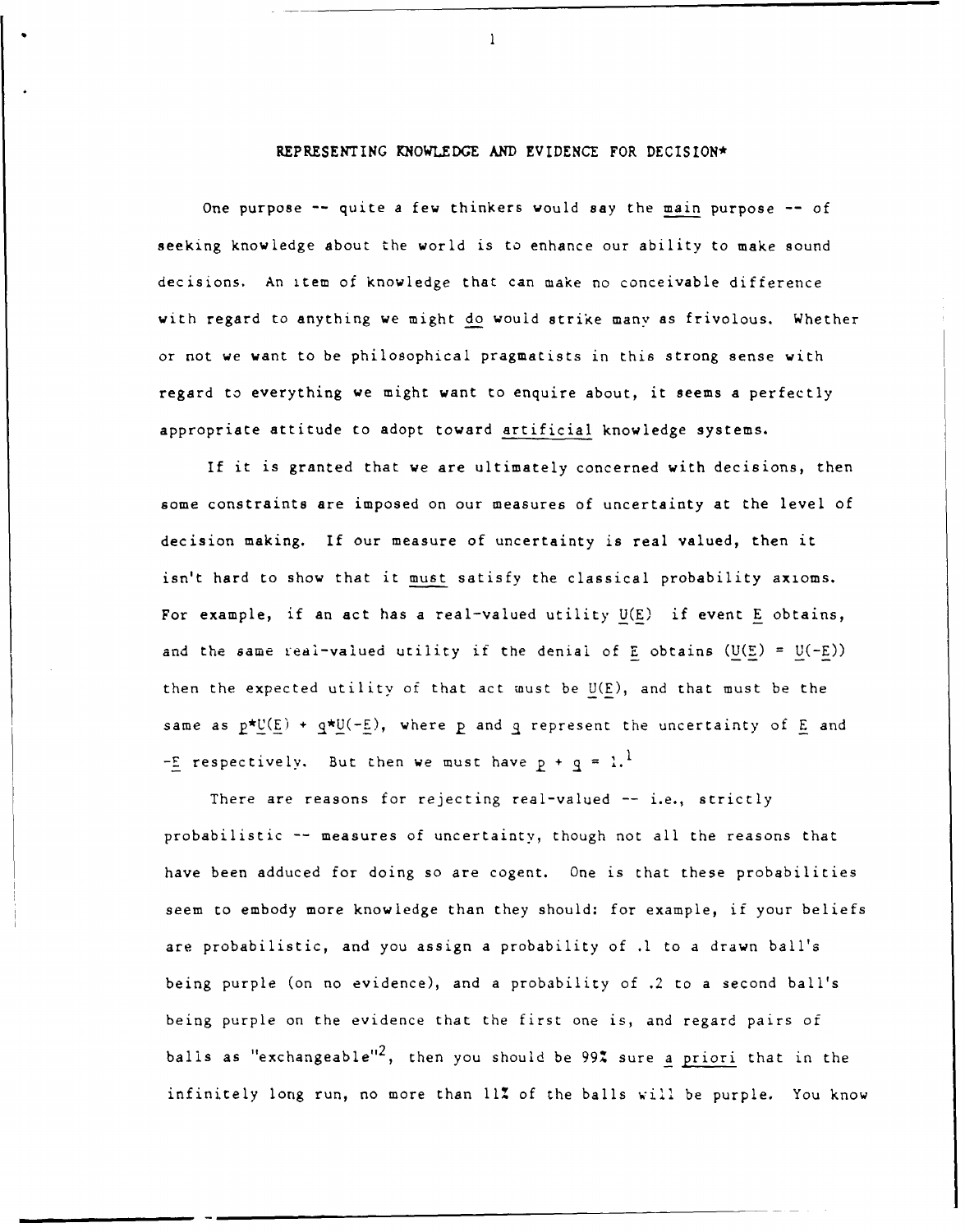beyond a shadow of a doubt (with probability .99996) on no evidence at all that no more than half will be purple. (Kyburg, 1968)

Peter Cheeseman (1985) has given a defense of classical probability, and perhaps would not find even such results as the foregoing distasteful. But it is hard to see how to defend the real-valued point of view from charges of subjectivity. Cheeseman refers to an "ideal" observer, but offers us no guidance in how to approach ideality, nor any characterization of how the ideal observer differs from the rest of us. It is therefore quite unclear what the ideal observer offers us, other than moral support: each of us is no doubt convinced that the ideal observer assigns probabilities just like himself. One man's subjectivity is another man's rational insight.<sup>3</sup> And there is clearly no guidance here for the construction of programs that represent probabilities.

There are other ways of representing uncertainty than by real numbers between 0 and **1.** If these uncertainties are to be used in making decisions, however, they must be compatible with classical point-valued probabilities. My preference is for intervals, because they can be based on objective knowledge of distributions, and because this compatibility is demonstrable. (Kyburg, 1983)

In what follows, I will sketch the properties of interval-valued epistemic probability, and exhibit a structure for knowledge representation that allows for both uncertain inference from evidence and uncertain knowledge as a basis for decision. We need both uncertain knowledge and knowledge of uncertainty. Along the way I make some comparisons to other  $\begin{pmatrix} 1 & 1 & 1 \\ 0 & 0 & 0 \\ 0 & 0 & 0 \\ 0 & 0 & 0 \\ 0 & 0 & 0 \\ 0 & 0 & 0 \\ 0 & 0 & 0 \\ 0 & 0 & 0 \\ 0 & 0 & 0 \\ 0 & 0 & 0 \\ 0 & 0 & 0 \\ 0 & 0 & 0 \\ 0 & 0 & 0 \\ 0 & 0 & 0 \\ 0 & 0 & 0 \\ 0 & 0 &$ 

a.

" ~2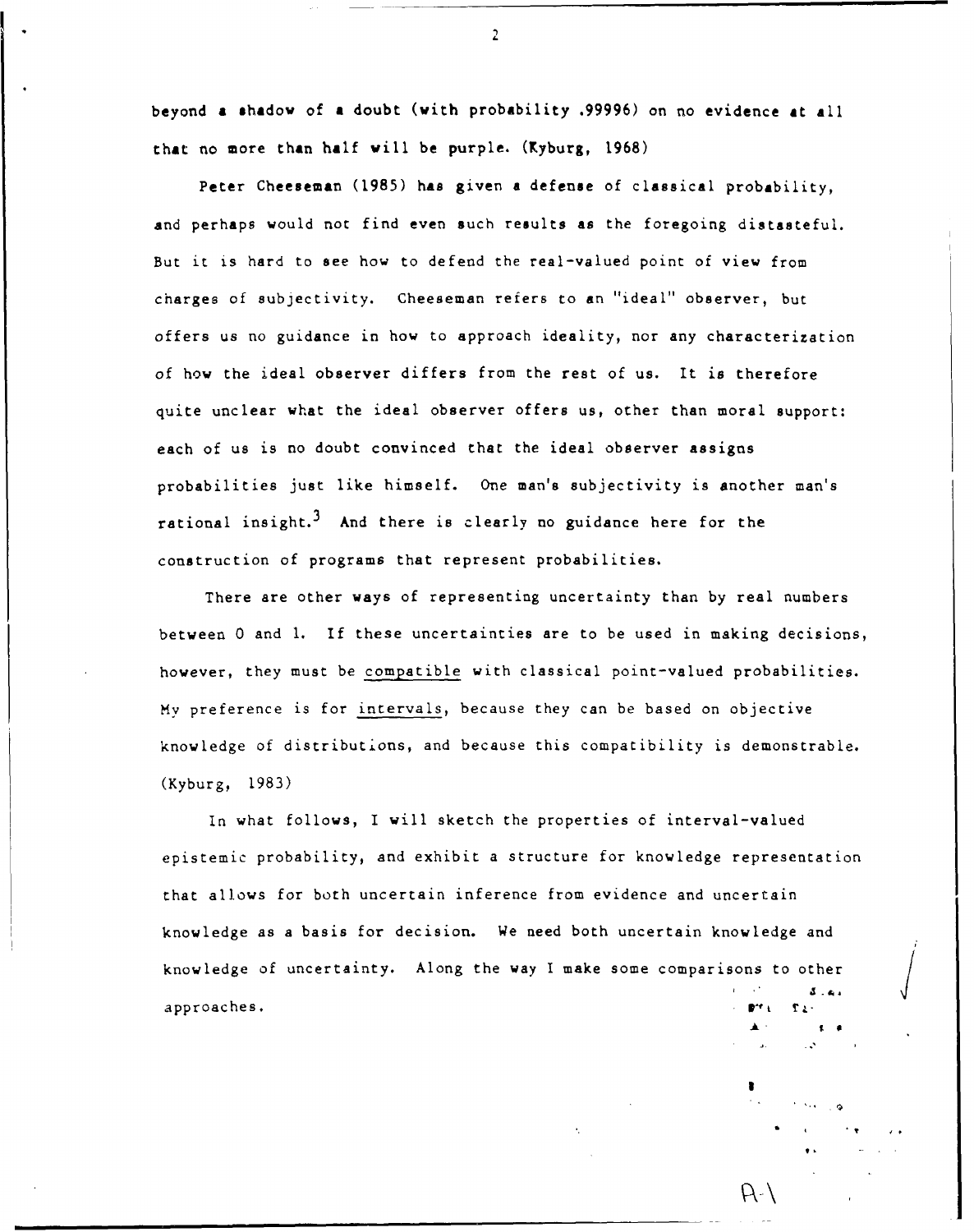## I. Probability.

Probability is  $4$  a function from statements and sets of statements to closed subintervals of  $[0,1]$ . The sets of statements represent hypothetical bodies of knowledge. The idea behind  $Prob(S,K) = [p,q]$  is that someone whose body of knowledge is K should, ought to, have a 'degree' of belief in S characterized by the interval  $\lfloor p,q \rfloor$ . The cash value of having such a 'degree' of belief is that he should not sell a ticket that returns to the purchaser \$1.00 for less than 100p cents, and he should not buy such a ticket for more than 100q cents. The relation in question is construed as a purely objective, logical relation.

Every probability can be based on knowledge of statistical distributions or relative frequencies, since statements known to have the same truth value receive the same probability, and every such equivalence class of statements (we can show) contains some statements of the appropriate form. This statistical knowledge may be both uncertain and approximate (we may be practically sure betweteen 30% and 40% of the balls are black), but it is objective in the sense that any two people having the same evidence should have the same knowledge.

Classical point-valued probabilities constitute a special case, corresponding to the extreme hypothetical (and unrealistic) case in which X embodies exact statistical knowledge.

The connection between statements and frequencies is given by a set of formal procedures for finding the right reference class for a given statement. The reference set may be multi-dimensional -- the set of urns, each paired with the set of draws made from it. It may be only "accidentally" related to sentence -- as when we predict the act of someone who makes a choice on the basis of a coin toss. What is the right reference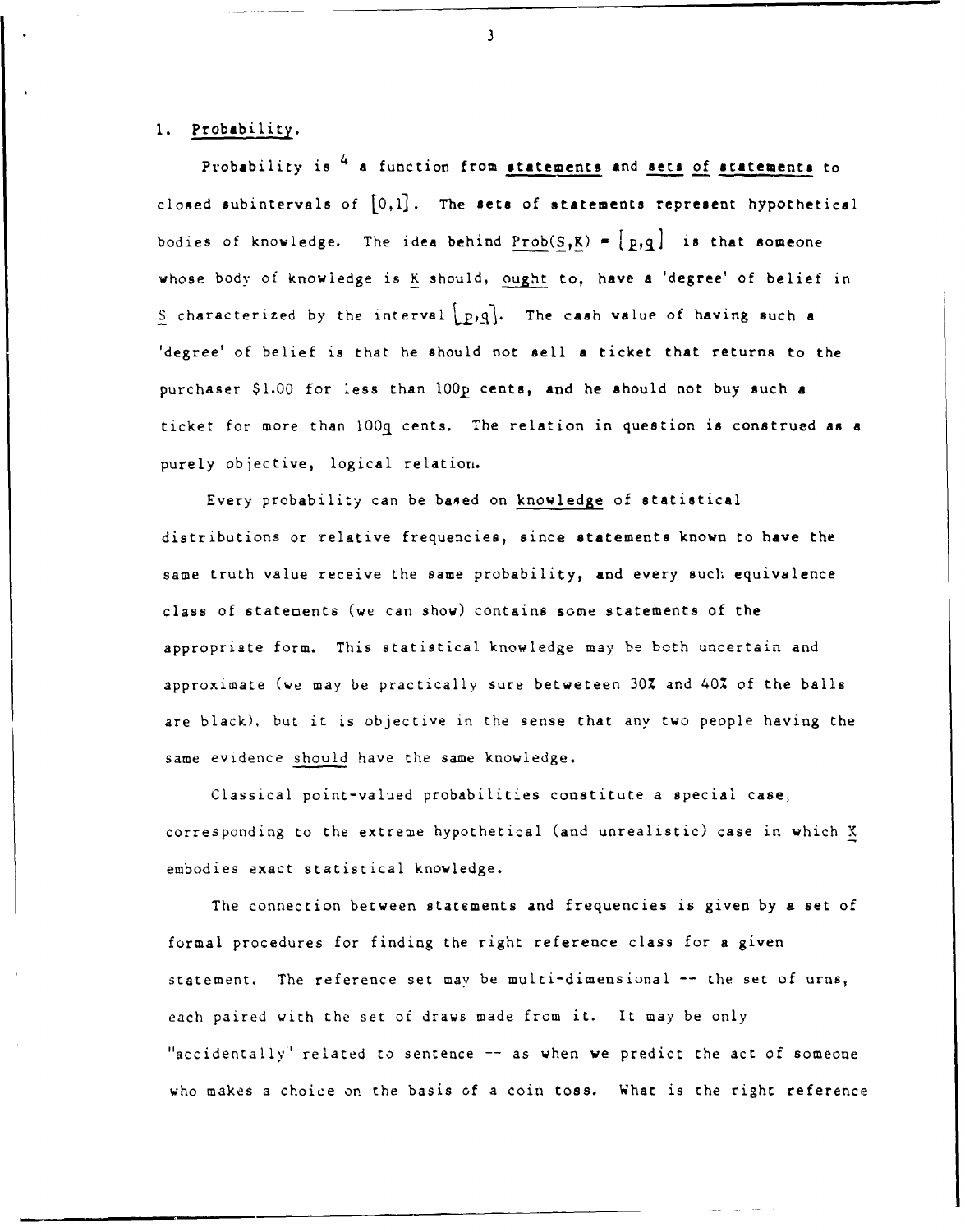class for **a** given statement **S** depends (formally and objectively) on **vhat** is in K, our body of knowledge. In some cases we can implement **a** procedure for findir. the right reference class. (Loui, forthcoming.2)

It is natural to suppose that statistical knowledge in K is represented by the attribution to each reference set of a convex set of distributions - for example we have every reason in the world to suppose that heads among coin-tosses in generai is nearly binomial, with a parameter close to a half. (We have no reason to suppose that the parameter has the real value 0.49999...). Or we may have good reason to believe that two quantities are uncorrelated in their joint distribution. Or that we can rule out certain classes of extreme distributions. We can know of a certain bent coin that heads will be binomially distributed in sequences of its tosses, with a parameter **p** at least equal to a half.

Henceforth, we assume convexity. Here are some immediate results:<sup>5</sup>

(1) if Prob  $(S,K) = \begin{bmatrix} p,q \end{bmatrix}$  then  $Prob(-S,K) = \begin{bmatrix} 1-q,1-p \end{bmatrix}$ .

(2) if - ( $S$  &  $T$ ) is in K, and  $P(S) = [p1,q1]$  and  $P(T) = [p2,q2]$  and and  $\underline{P}(I \vee \underline{S}) = [\underline{P}, \underline{q}],$  then there are numbers in  $[\underline{P1}, \underline{q1}]$  and  $[\underline{P2}, \underline{q2}]$  whose sum is in  $[p,q]$ . To see that  $[p,q]$  can be a proper subset of  $[p1 + p2, q1 + q2]$ , consider a die that you know to be biassed toward the one at the expense of the two, or toward the two at the expense of the one. Reasonable probability for the disjunction, "one or two" would be very close to 1/3, even though the reasonable probabilities for the one and the two would be significantly spread above and below 1/6.

(3) We can show that: given any finite set ot sentences, Si, and a body of knowledge K, there exists a Bayesain function B, satisfying the classical probability axioms, such that for every sentence S in Si, B(S) **q** Prob(S,K). (4) Let KE be the body of knowledge obtained from K when evidence E is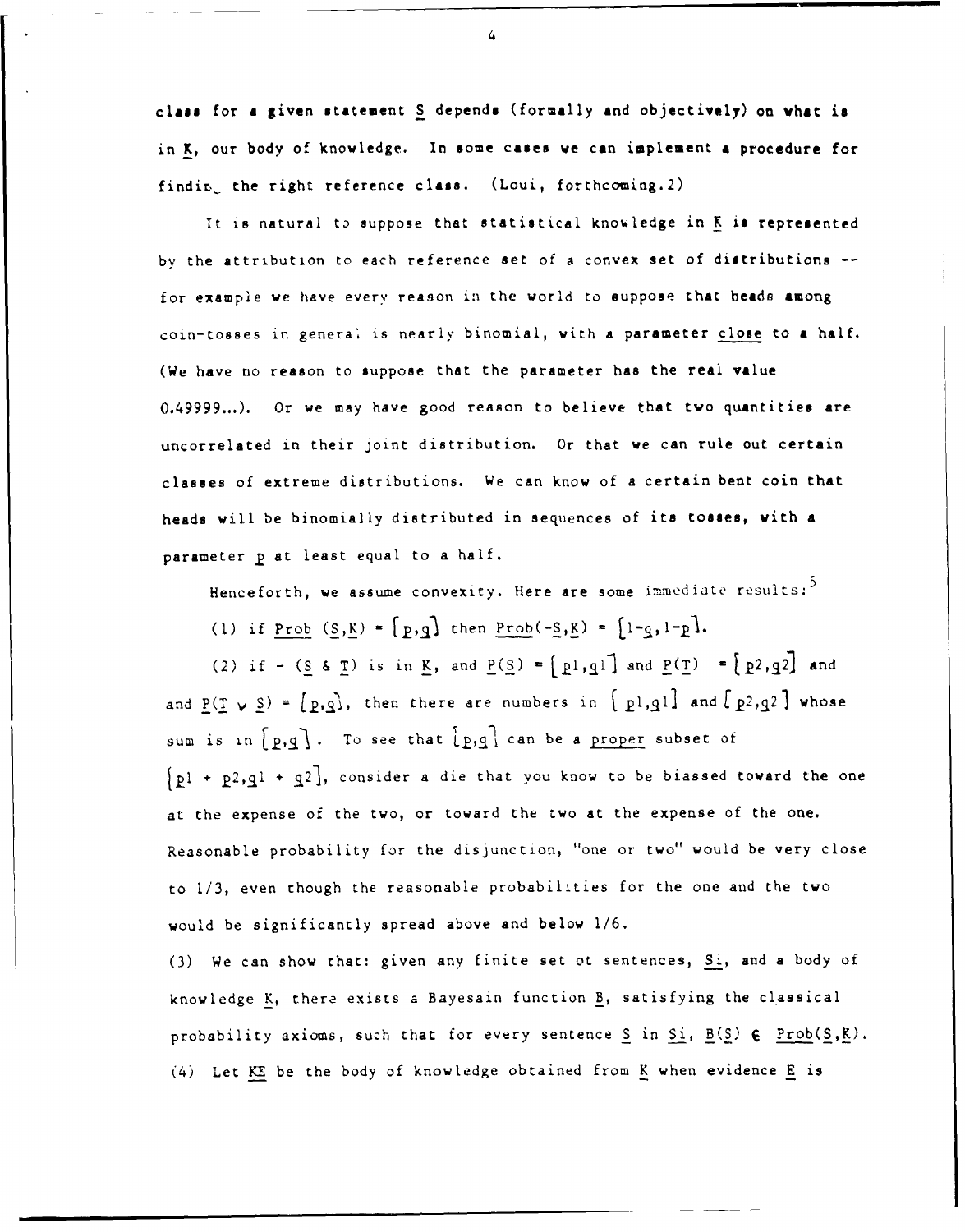added to **K.** If **E** is among the finite **set** of sentences in question, then there **may** be **no** Bayesian function B satisfying both **B(S) E** Prob(S,K) and **B(S/E)** 6 Prob(S,KE): classical conditionalization **is** not the only way of updating probabilities. $^6$ 

**(5)** There are non-trivial cases in which algorithms for computing probabilities -- i.e., for picking the right reference class -- have been provided. (Loui, forthcoming.2)

### 2. Updating.

A problem that has attracted a lot of attention is the problem of updating probabilities in the light of new evidence. A related problem is that of dealing with "uncertain" evidence.<sup>7</sup> The problem of uncertain evidence can be avoided by mechanical procedures in two well known formalisms. From a strictly Bayesian point of view, updating should take place by Jeffrey's rule:  $P'(H) = P(H/E)*P'(E) + P(H/-E)*P'(-E)$  (Jeffrey, 1965). The rule is not uncontroversial (Levi, 1967), but in those cases where it seems plausible, we can achieve the same result by conditioning on a piece of "certain" evidence that we expand our algebra to accommodate. Similarly, it has been shown that the same trick will work with Glenn Shafer's well known mathematical theory of evidence (Shafer, 1976): we can mechanically replace general combination of support functions, so long as the evidence can be represented by a seperable support function, by Dempster conditioning -- Shafer's analog to Bayesian conditionalization. (Kyburg, forthcoming.!)

The relation between Shafer's theory and the system of probability just outlined is interesting. Let **8** be a possibility space, with support function s defined on it. Shafer also defines a plausibility function t: for every subset  $S$  of  $\theta$ ,  $t(S) = 1 - s(\theta - S)$ . Of course subsets of a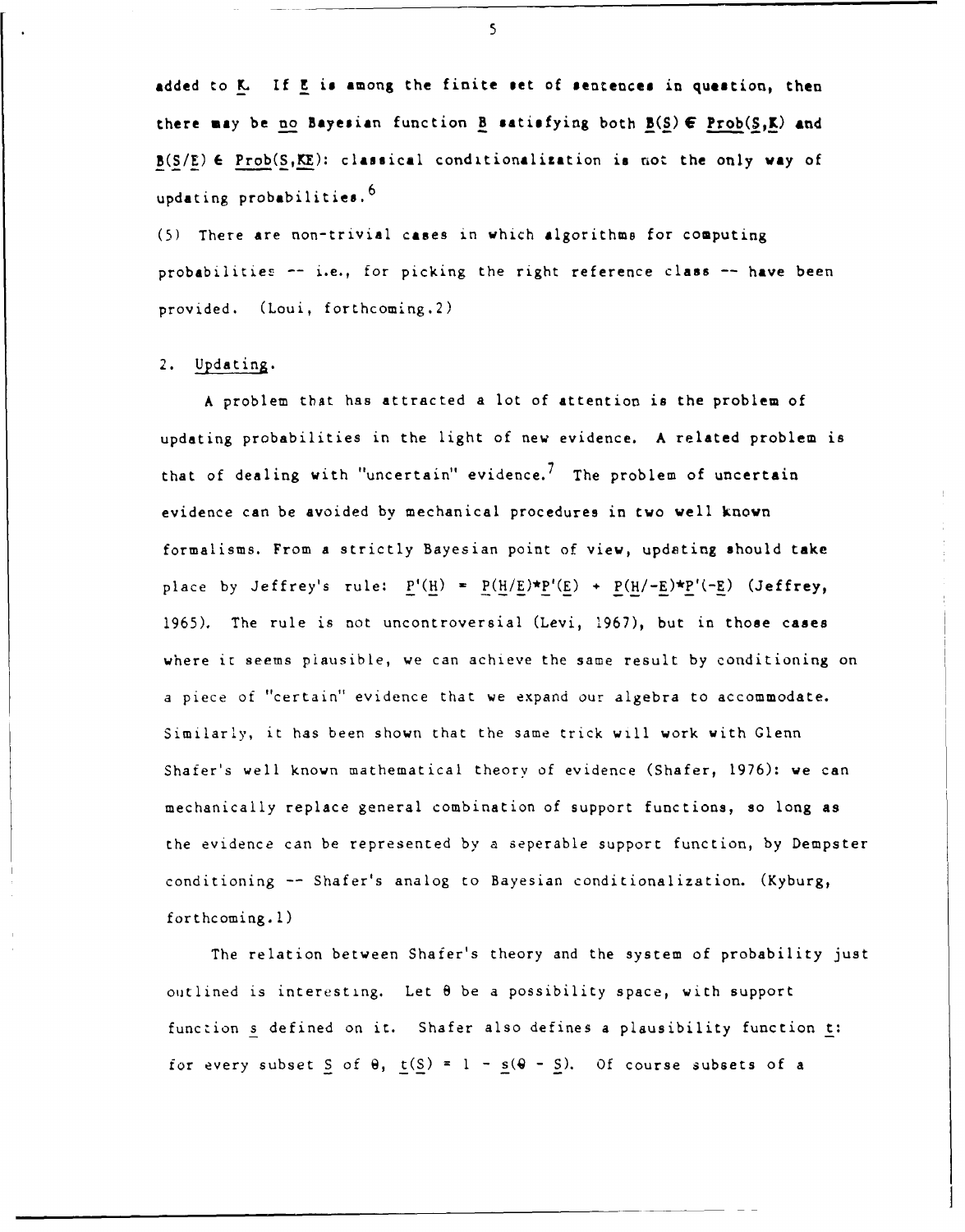possibility \$Pace correspond exactly to propositions, and **we** can construct **<sup>a</sup>** convex **set** of probability functions over these propositions such that the minimum and maximum probabilities assigned to **a** proposition are exactly the support and plausibility of the corresponding subset of **0.** (Kyburg, forthcoming.1)

But the converse doesn't hold. Consider a compound experiment consisting of either **(1)** tossing a fair coin twice, or (2) drawing a coin from a **beg** containing 40% two-headed and **60%** two-tailed coins and tossing it twice. The two alternatives are performed in some unknown ratio p. Let A be the event that the first toss lands heads, and B the event that the second toss lands tails. The representation by a convex set of probability functions is straight-forward:

 $P(TT) = p/4 + 0.6(1-p)$  $P(TH) = p/4$  $P(HT) = p/4$  $P(TT) = p/4 + 0.4(1-p)$ 

The convex set of probability measures over the sample space is just the set of these values for  $\underline{r} \in [0,1]$ . Let this set be <u>SP</u>.  $\underline{P*(S)} = \min \{ \underline{P(S)} : \underline{P} \in$  $SP$  is not a support function, by theorem 2.1 of (Shafer, 1976). (Kyburg, forthcoming.1)

Finally, let CP(e) be the set of probability functions resulting from conditionalizing the members of P on e. That is, if **p** belongs to P, then the function  $p(x/e) = p(x\delta e)/p(e)$  defined for every sentence x in the original algebra will belong to  $CP(e)$ .<sup>8</sup> CP(e) is a convex set of classical probability functions. Let CPle be the corresponding lower-probability function, and CPue the corresponding upper-probability functin. (Neither are probability functions -- hence the hyphens are not accidental.) Let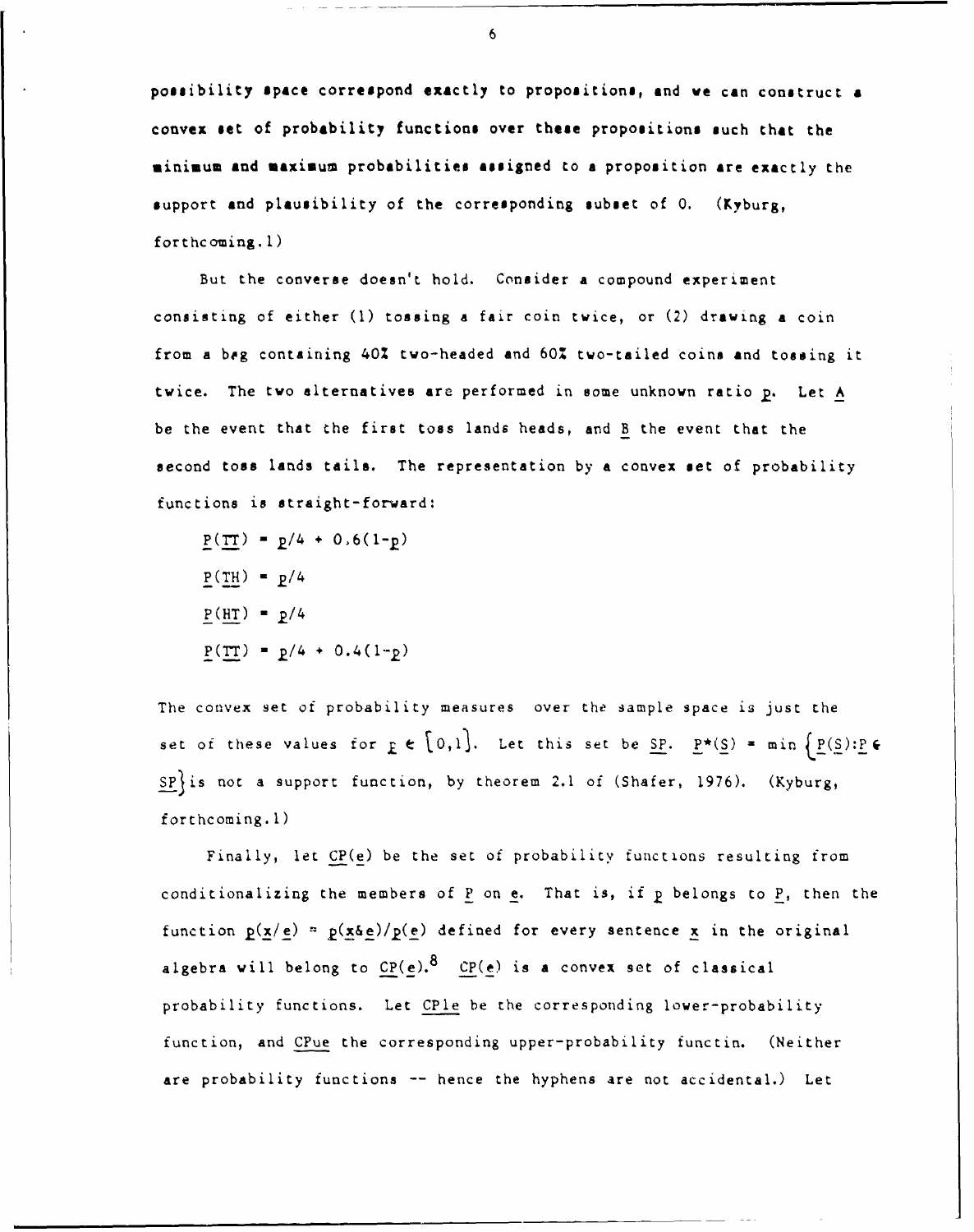DPse be the support function obtained from the support function **<sup>a</sup>** corresponding to P by Dempster conditioning -- i.e., Dempster's rule of combination applied to the case vhere e receives unit support. Let DPpe be the corresponding plausiblity function. Then

 $\text{CPIe}(s) \leq \text{DPse}(s) \leq \text{DPpe}(s) \leq \text{CPue}(s)$ 

Inequality holds unless certain measures on subsets have the value **0.** When it comes to updating probabilities relative to evidence, Shafer's procedure exaggerates the impact of evidence beyond its Bayesian import. (Kyburg, forthcoming.1)

But we can also specify exactly the conditions under which this form of updating agrees with convex Bayesian conditionalization. If these conditions are satisfied, then it makes sense to follw the Dempster-Shafer formalism, especially when it is computationally simpler.

Bayesian conditionalization is not always the right way of updating probabilities, however. A situation in which Bayesian conditionalization whould be given up appears in (Kyburg, forthcoming.2)

# 3. Uncertain Knowledge

One problem that Bayesian and other approaches to uncertainty have is that there is no formal way of representing the acquisition of knowledge. We can represent the having of knowledge (by the assignment of probability **<sup>I</sup>** to the item), but since there is no way in which P(S/E) can be **I** unless P(S) is already one, conditionalization doesn't get us knowledge. This has been noticed, of course; Cheeseman (1985, p. 1008) simply says, "A reasonable compromise is to treat propositions whose probability is close to 0 or I as if they are known with certainty...." But of course it is well known that this cannot be done generally: the conjunction of a number of certainties is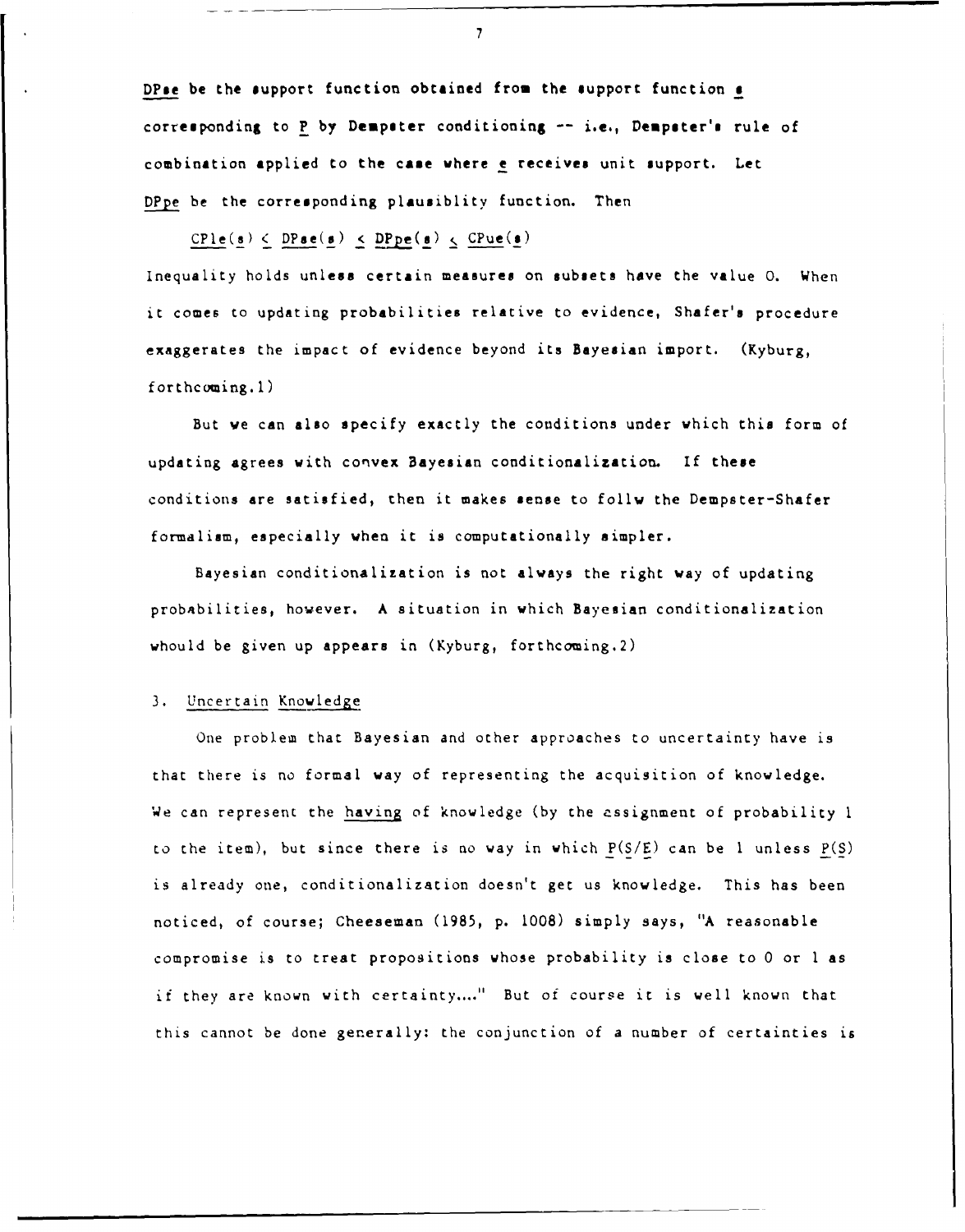**<sup>a</sup>**certainty, but the conjunction of **a** large enough number of "reasonable certainties" in Cheeseman's sense is what he would **have** to consider an impossibility. 9

McCarthy and Haves (1969) are seduced into following this primrose path, when they suggest (p. 489) "If  $\theta$ 1,  $\theta$ 2,...,  $\theta$ n  $\vdash \theta$  is a possible deduction, then  $\text{probability}(\Theta1), \dots, \text{probability}(\Theta n) \models \text{probability}(\Theta)$  is also a possible deduction." This is clearly ruled out, on our scheme -- and even  $acceptable(\theta1), ..., acceptable(\theta2) \mapsto acceptable(\theta)$  is ruled out as a consequent of the logical conditional. Many philooophers, of course, have taken this for granted -- but if we are to formalize uncertain inference at all, we must somehow accommodate sets of conflicting statements. Purely probabilistic rules of inference do this easily.

We can accommodate Cheeseman's intuition that we should accept what is practically certain by considering two sets of sentences in the representation of knowledge. One of them we will call the evidential corpus, and denote by Ke; the other we will call the corpus of practical certainties, and denote by **Kp.**

We will accept sentences into Kp if and only if their probability relative to Ke is greater than p. The conjunction of two statements that appear in Kp will also appear in Kp only if the conjunction itself is probable enough relative to Ke. Thus Kp will not be deductively closed, though we can prove that if a statement S appears in Kp, and S entails I, I will also appear there. This reflects a natural feature of human inference: we must have reason, not only to accept each premise in a complex argument, but to accept the conjunction of the premises, in order to be confident of the conclusion.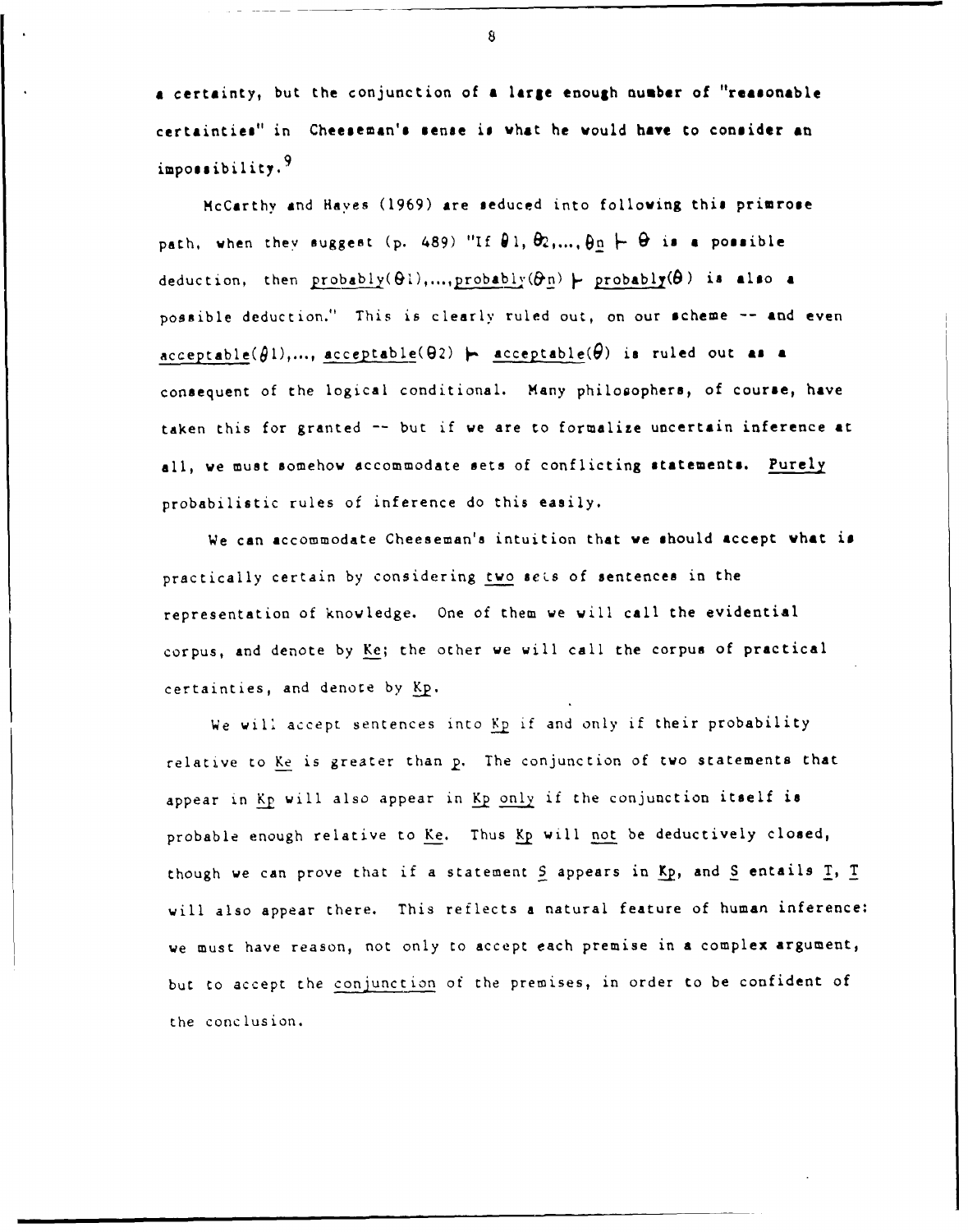We have **a** picture that looks like this:

 $\frac{r}{r}$  Ke  $\frac{r}{r}$ Uncertain inference:  $S \in Kp$  iff  $Prob(S, Ke) \geq p.$  $\star$   $\star$ 

It is relative to Kp, the practical corpus, that we make our (practical) decisions. It is thus the (convex sets of) distributions - including conditional distributions -- embodied in that set of statements that we use in our decision theory.

But there are questions. What is the value of p that we are taking as practical certainty? How do statements get in Ke? What is the decision theory that goes with this kind of structure?

Let us first consider the value of p. Suppose the widest range of stakes we can come up with is 99:1. For example, Sam and Sally are going to bet on some event, each has \$l00, and neither has any change. Then a probability value falling outside the range of  $[.01, .99]$  would be useless as a betting guide. A probability less than .01 would (in this context) amount to a practical impossibility; one greater than .99 would amount to a practical certainty.

The range of stakes can determine the level of "practical certainty" p. What counts as practical certainty depends on context, but in an explicit way: it depends on what's at stake. This idea is developed in (Kyburg, forthcoming.2),

How do statements qualify as evidence in Ke? Not by being "certain."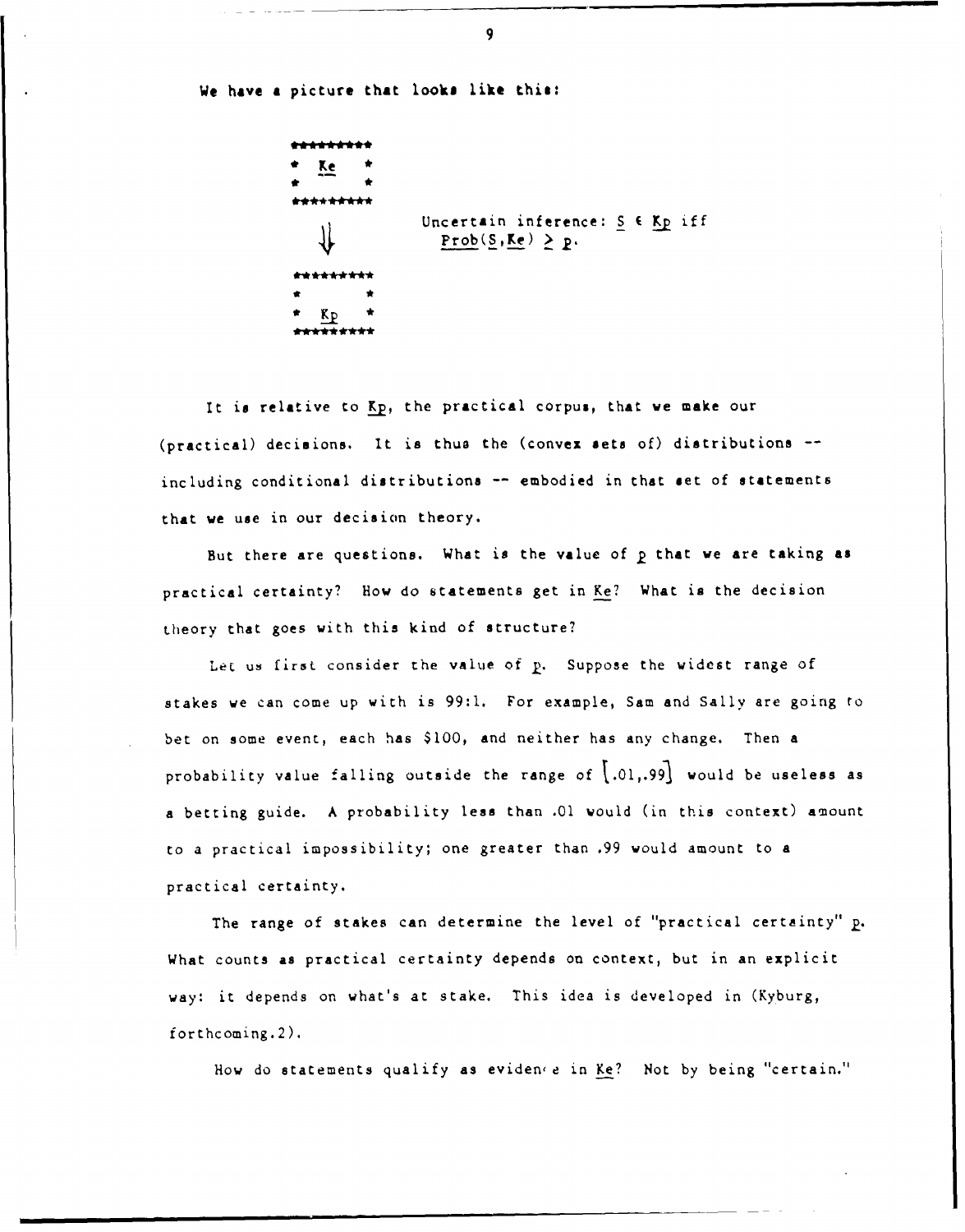It can be argued that anything that was really incorrigible would have to be devoid of empirical content.<sup>10</sup> (The worry about uncertain evidence is not misplaced; it's just misconstrued.) One typical form of evidence statement is this: "The length of x is  $d + r$  meters." Whatever our readings, these statements are not "certain" -- they admit of error. The same is true of all ordinary observation statements.

So a statement gets into Ke by having a low probability of being in error; equally, by having a high probability (at least e) of being veridical. How high? In virtue of the fact that conjunctions of pairs of statements in <u>Ke</u> appear in Kp, it seems plausible to take  $e = (p)^{1/2}$ . For a number of technical reasons (Kyburg, 1984) it turns out to be best to construe the corpus containing the theory of error as metalinguistic. This is as one might think: after all, the theory of error concerns the relation between readings -- e.g. numerals written in laboratory books -- and values: the real quantities characterizing things in the real world. For present purposes we need note only that this is not the begining of an infinite regress. We can maintain objectivity; we can avoid "presuppositions" and other unjustified assumptions.

#### 4. Decision.

It han been objected (Seidenteld, 1979) that there is no decision theory that is tailored to Shafer's theory **(.'** evidential support. Indeed, it is pretty clear that support functions alone would conflict with expected utility. On the other hand, the reduction to convex sets of distributions does show that we can have very nearly a normal decision theory using Shafer's system. In computing the value of an act, we ieed to consider not only the support assigned to various states of affairs (corresponding to lower probabilities), but also the plausibilities -- corresponding to upper

**<sup>a</sup>10**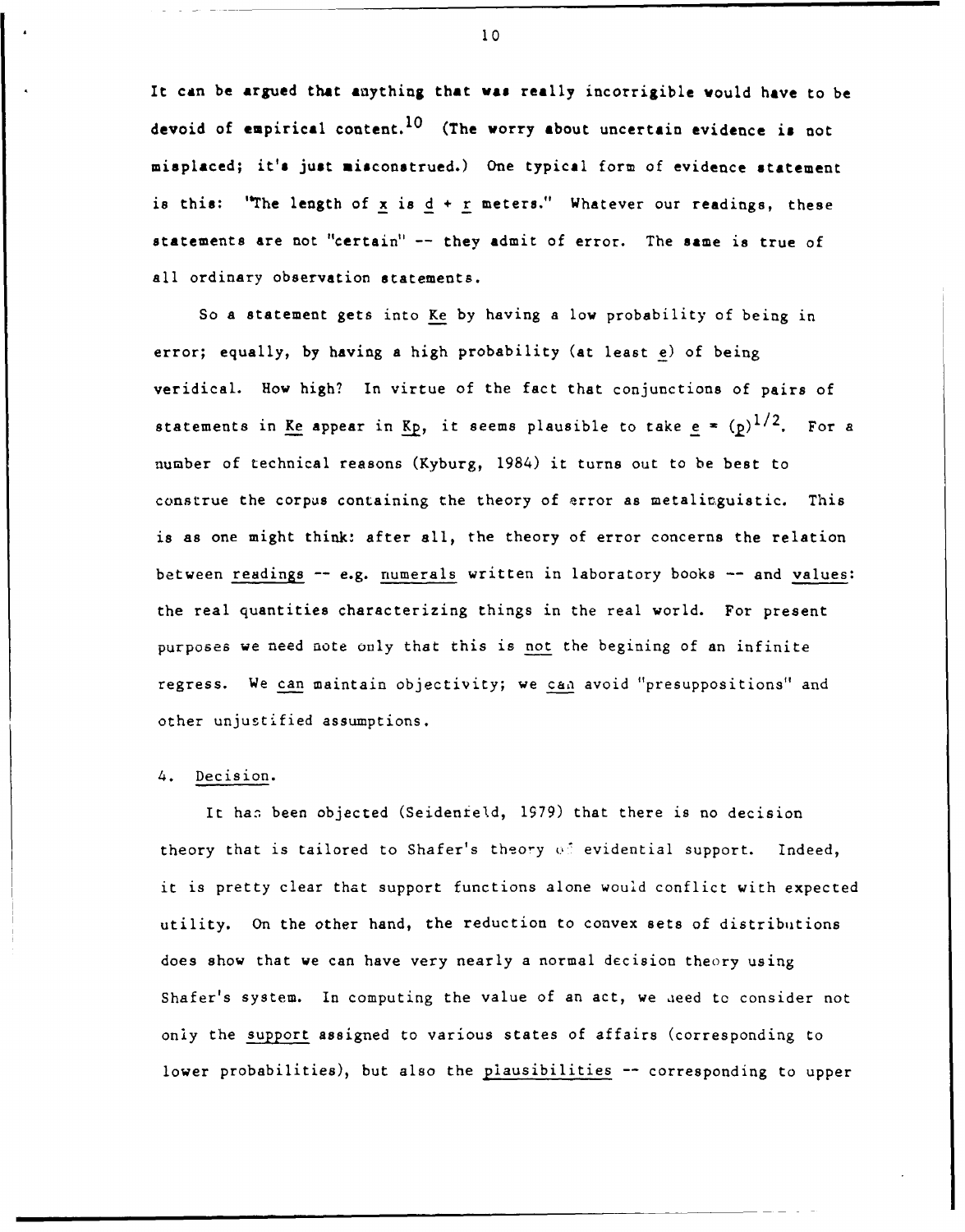probabilities.)

This **is** true for the more general convex set representation: We **can** construct an interval of expected utility for each act. **A** natural reinterpretation of the principle of dominance would take an alternative al to dominate an alternative a2 whenever, for every possible frequency distribution, the expectation of *Al* is greater than the expectation of a2.

This eliminates some alternatives, but in general there will be a number of courses of action that are not eliminated. What we do here is another matter, one which is certainly worthy of further study.<sup>11</sup> But it seems natural that minimax and minimax regret strategies are appropriate candidates for consideration under some conditions. There may well be others, such a satisficing. And it may even be that the guidance provided by the motto: eliminate dominated alternatives, is as far as rationality alone takes us. Further pruning may depend on constraints that are local to the individual decision problems.  $^{12}$ 

#### 5. The Structure of Knowledge.

Were we to deal explicitly with our theory of error and its source, we would have a complex structure consisting of four sets of sentences in two distinct languages.<sup>13</sup> But for ordinary decision theoretic purposes there are just two sets of statements with which we need to be concerned **Kp** and Ke. Evidence enters Ke when it is dependable enough, and Ke in turn determines the practical certainties of Kp. This renders the process of uncertain inference by which any statement gets into Kp automatically nonmonotonic. As the contents of the evidential corpus Ke changes, Kp may change, contract, or expand. What is practically certain at one point may cease to be practically certain in the light of new evidence, and in fact in the light of new evidence may become evidently false.  $^{14}$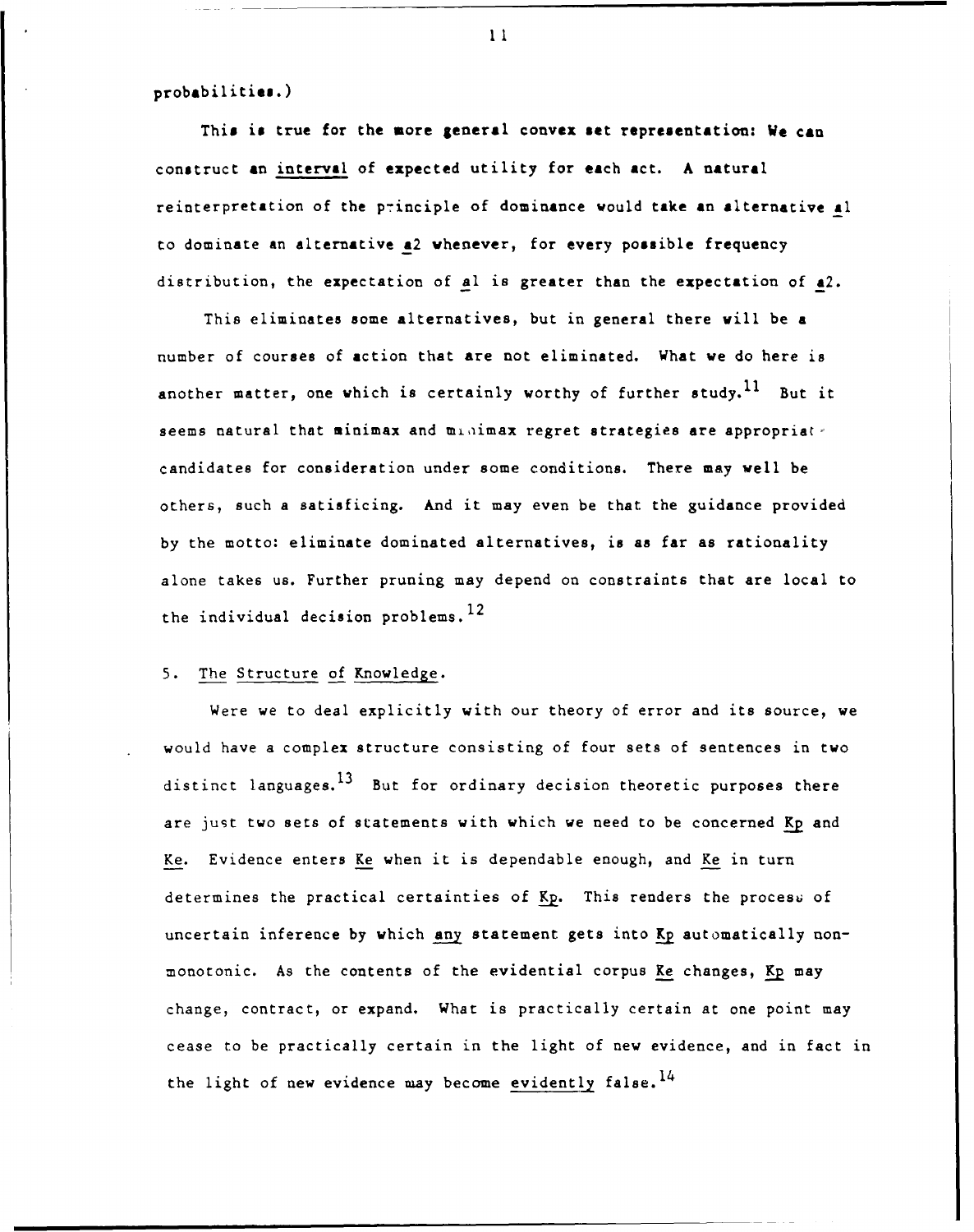Another feature of the relation between the evidential corpus and the practical corpus is that sentences in the evidential corpus are inherited by the practical corpus. The practical corpus is thus dn expansion of the evidential corpus; but it is crucial to keep the two corpora distinct. If a sentence were to be added to the evidential corpus when it got a high probability relative to the evidential corpus, it could never be eliminated: it would henceforth always have probability one relative to that evidential corpus. The separation of the practical and evidential corpus is required to preserve the non-monotonicity of uncertain inference.

The decision maker need be concerned directly only with the contents of **Kp** -- that is what determines the (objective, frequency-based) probability of the alternatives he must choose between. But he may be led to worry about the contents of Kp. What is there depends on the weight of the combined evidence concerning it. This evidence is embodied in Ke and the mode of combination flows from the definition of probability.

The scheme outlined does not give us a complete decision theory such as we would get from a subjective Bayesian approach, but it may take us as far as rationality can take us. The role of epistemological probability in decision theory is supported by the theorem that for any finite set of sentences there is a Bayesiau belief function that fits the epistemological probability intervals. Thus uncertain knowledge and knowledge of uncertainty both find their place.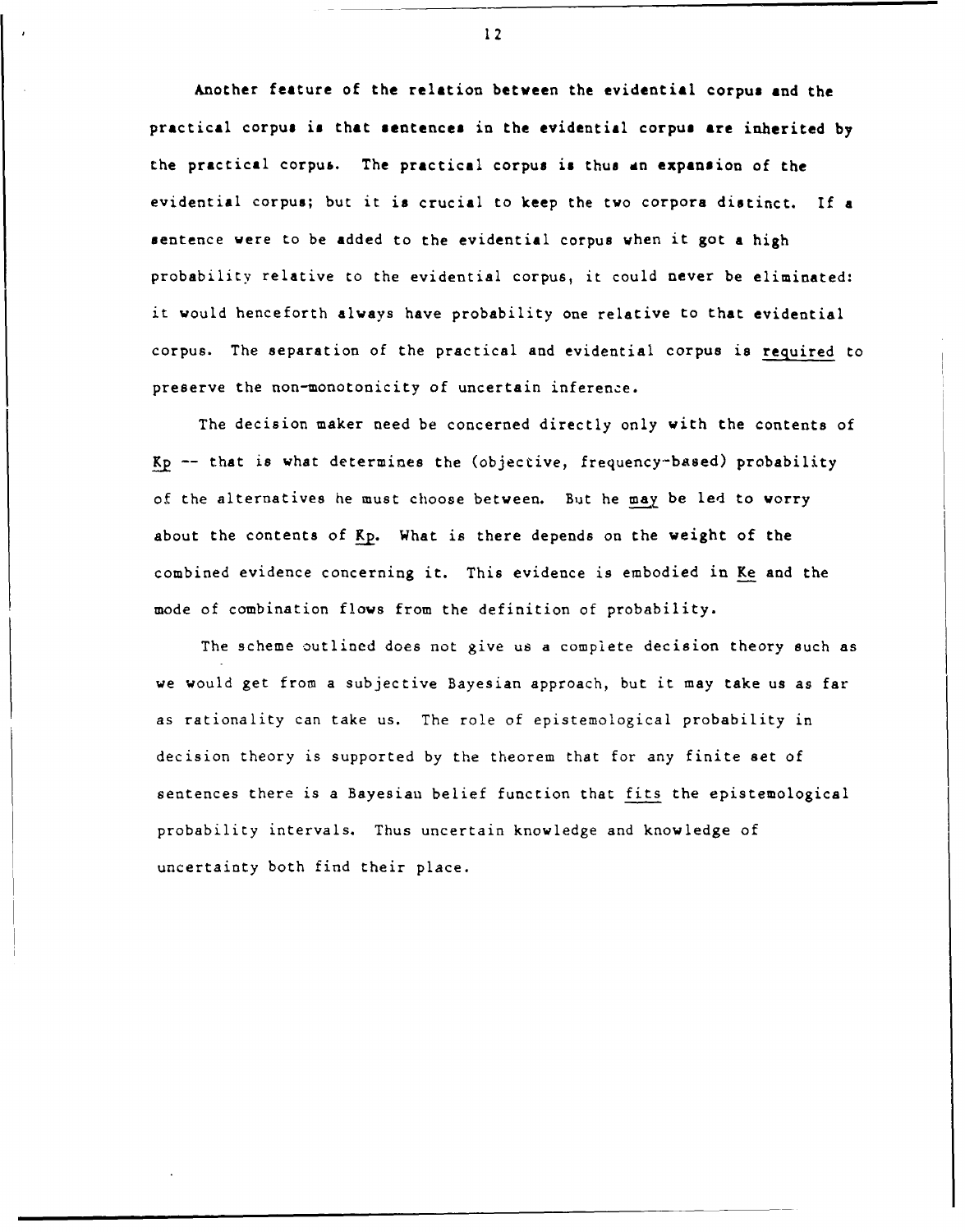\*Research for this paper **vas** supported in part **by** the **U.S.** Army **Signls** Warfare Laboratory.

- **1.** It is this line of attack that lies behind the subjectivist approach to probability establiched independently **by** F. P. Ramsey **(1930)** and Bruno de Finetti **(1937)** and rendered respectable **by** L. J. Savage (1954).
- 2. If "Pi" is **"Draw** number i yields a purple ball," this is just to say that for  $i \leftrightarrow j$  Prob(Pi) and Prob(Pi & Pj) do not depend on the values of i and
- There is a tradition, represented by H. Jeffreys (1939), R. Carnap  $\mathbb{R}^n$ (1950), and most recently E. T. Jaynes (1982), according to which the subjectivity of precise probability assignments can be eliminated by firding general principles for assigning probabilities to the statements of a given language. But as Seidenfeld (forthcoming) has shown, there are serious difficulties with the Maximum Entropy program even beyond the fact that this approach just pushes the arbitrariness into the choice of a language or classification.
- 4. Of course this is just one opinion among many as to what probability "is". Buc I would hardly hold it if I did not think it correct.
- 5. *toofs may be found in (Kyburg, 1961), (Kyburg, 1974) and (Kyburg,* 1983).
- 6. Counterillustration may be found in (Kyburg, forthcoming.3).
- 7. Simply as examples: (Duda, Hart, and Nilsson, 1976), (Garvey, Lowrance, and Fishier 1981), (Pearl, 1985), (Lowrence, 1982), Quinlan, 1982).
- 8. We assume  $p(e) > 0$  for every  $p \in P$ ; we also assume that there is a support function s matching P.
- 9. This is the lottery paradox, first appearing in (Kyburg, 1961).
- **10.** One normally believes one's own eyes, but one knows that hallucinations

, **13**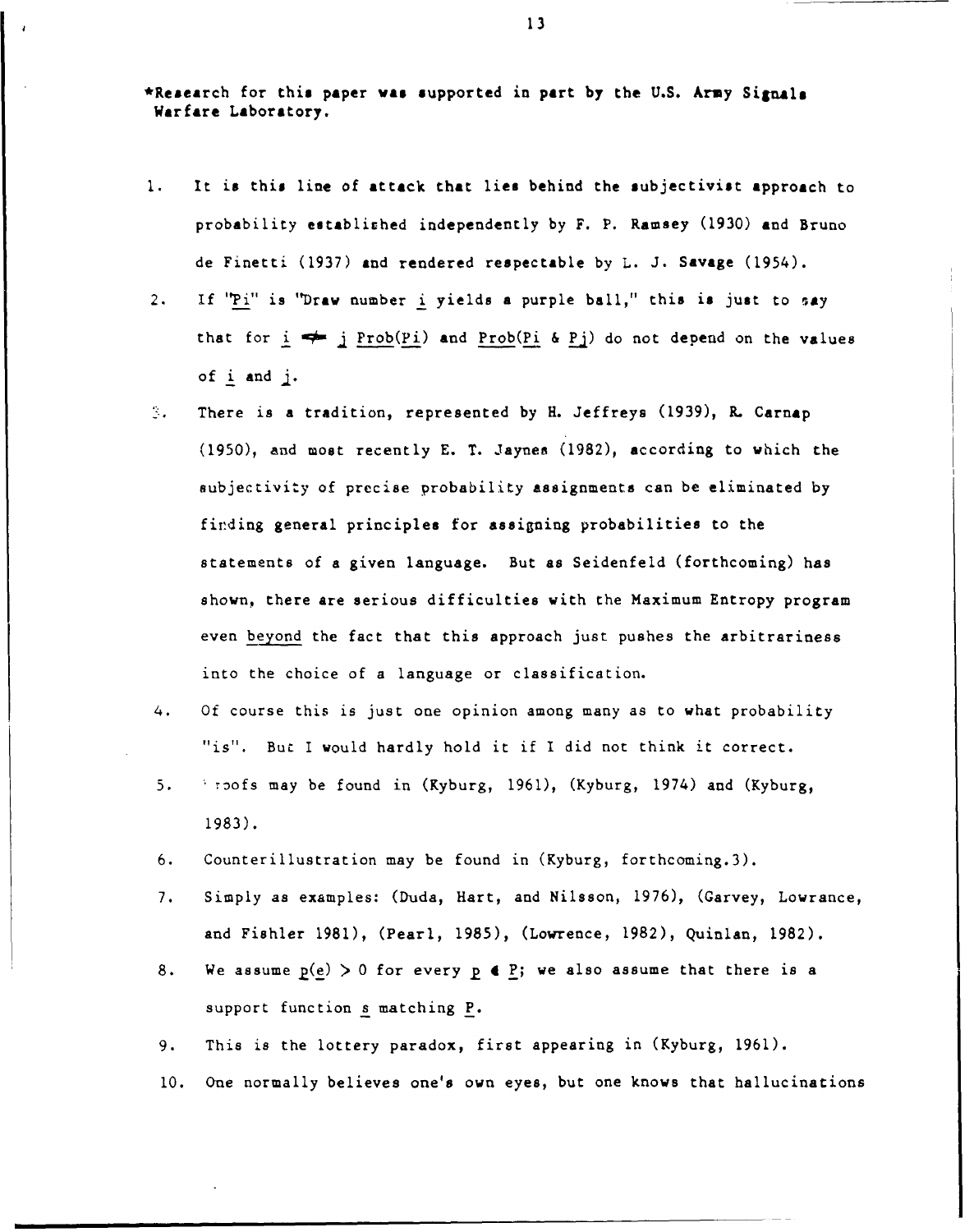14

do occur. It is hard to imagine any observational statements **whose** veridicality could not be impugned **by** some **imaginable** course of subsequent observations. Perhaps this is not true of phenomenological reports: **'Red** patch here now." But I suspect these have no useful content.

- **11.** See Levi (1980) for a highly developed form of this approach.
- 12. Or perhaps this whole approach is wrong-headed. For the development of an alternative, see (Loui, forthcoming.1).
- 13. Viz.: the practical corpus Kp, the evidential corpus Ke, the evidential metacorpus MKe, and the a priori metacorpus MKa containing observational records and linguistic conventions.
- 14. Note that in a strict sense, Kp need not even be consistent  $-$  that is, its deductive closure may be inconsistent in the ordinary sense. This is illustrated by the lottery alluded to.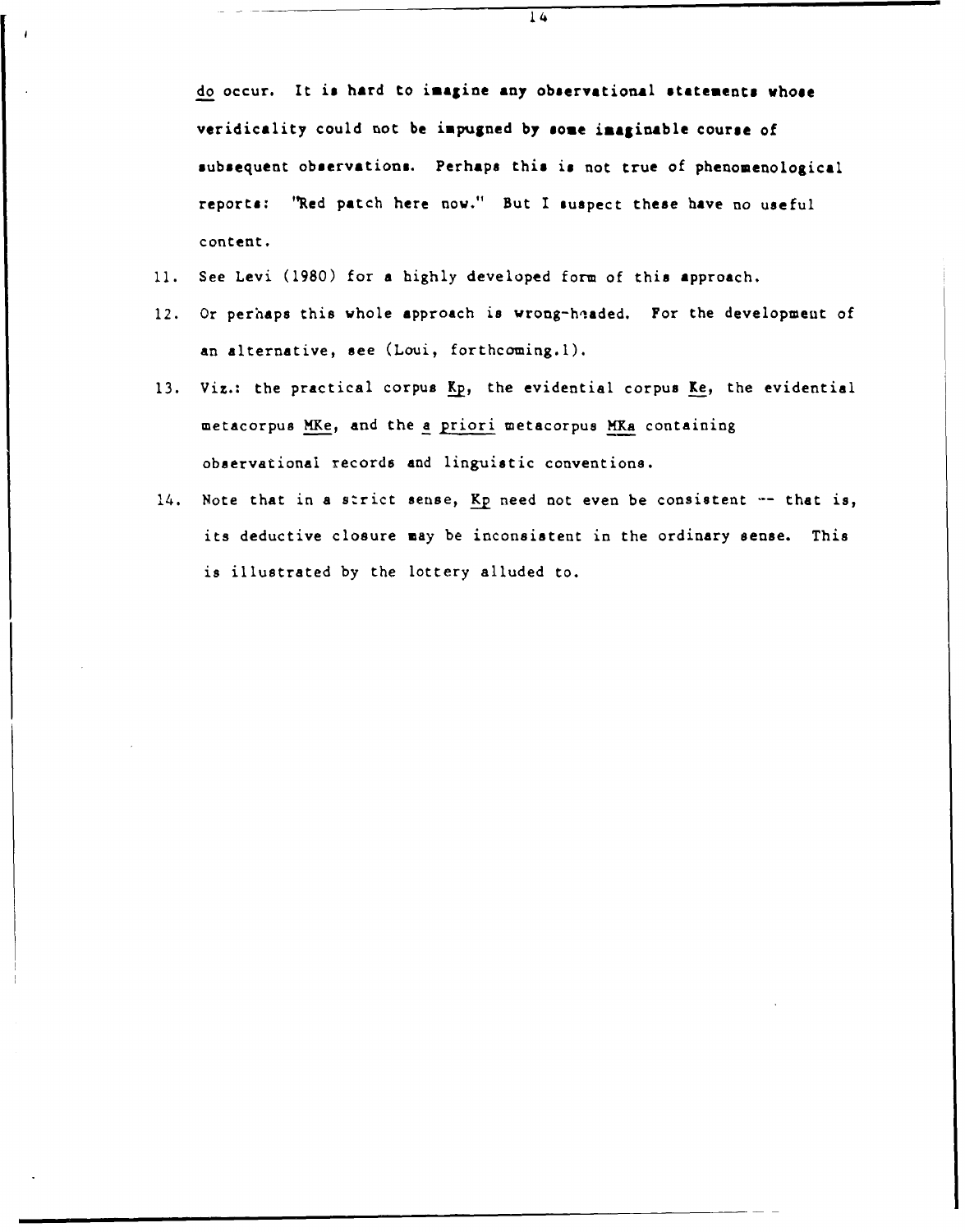- Carnap, Rudolf **(1950):** The Logical Foundations of Probability, University of Chicago Press, **Chicago.**
- Cheeseman, Peter (1985): "In Defense of Probability," IJCAI L985, II, pp. **1002-1009.**
- Duda, Hart, and Nilsson, (1976): "Subjective Bayesian Methods for Rule-Based Inference Systems," Proceedings of the National Computer Conference 45, pp. 1075-1082.

Finetti, Bruno (1937): "La Prevision: Sea Lois Logiques, Sea Sources Subjectives," Annales de L'Institute Henry Poincare 7, 1937, pp. 1-68.

- Garvey, Lowrance, and Fishler, (1981): "An Inference Technique for Integrating Knowledge from Disparate Sources," Proceedings IJCAI 7, PP. **319-325.**
- Jaynes, E.T. (1982): "On the Rationale of Maximum Entropy Methods," Proceedings of the IEEE 70, pp. 939-952.

Jeffrey, Richard (1965): The Logic of Decision, McGraw-Hill, New York.

- Jeffreys, Harold (1939): Theory of Probability, Oxford University Press, Oxford.
- Kyburg, Henry E., Jr. (1968): "Bets and Beliefs," American Philosophical Quarterly 5, pp. 54-63.

(1961): Probability and the Logic of Rational Belief, Wesleyan University Press, Middletown.

(1974): The Logical Foundations of Statistical Inference, Reidel, Dordrecht.

(1983): "The Reference Class," Philosophy of Science 50, pp. 374- 397.

(1984): Theory and Measurement, Cambridge University Press, Cambridge.

(Forthcoming.l): "Bayesian and Non-Bayesian Evidential Updating," Artificial Intelligence.

(Forthcoming.2): "Full Belief."

(Forthcoming.3): "The Basic Bayesian Blunder."

- Levi, Isaac **(1968):** "Probability Kinematics," British Journal for the Philosophy of Science 18, pp. 197-209.
	- (1980): The Enterprise of Knowledge, MIT Press, Cambridge.

Loui, Ronald P. (Forthcoming.l): "Interval Based Decisions for Reasoning Systems," Proceedings of the UCLA Workshop on Uncertainty and